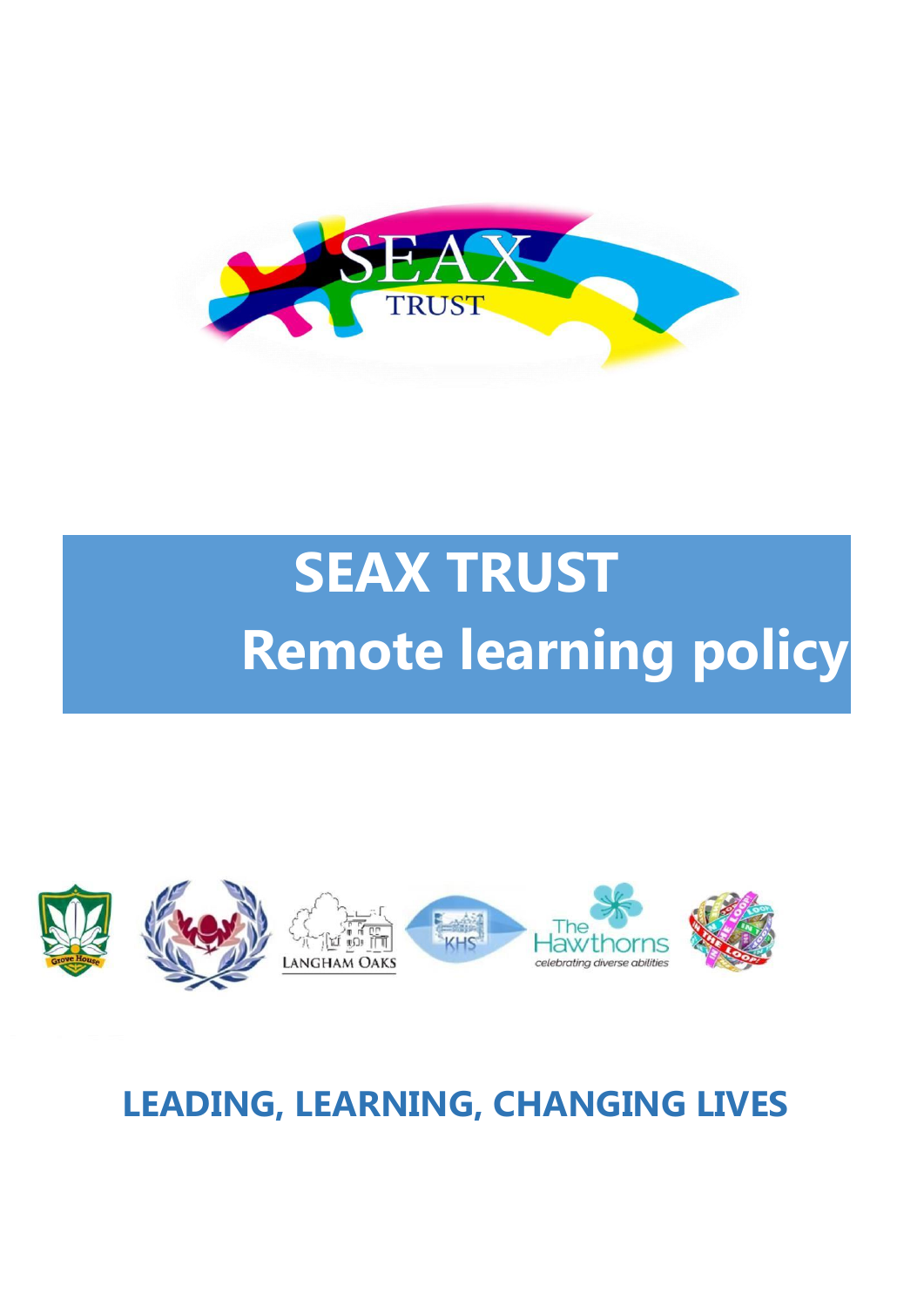#### **Remote Learning Policy**

Approved by the Board of Trustees & Effective Date of Adoption:

#### **Contents**

#### **1. SEAX Trust Remote Learning Principles and key aspects of practice**

We have considered a range of research and used or own experience and knowledge of our pupils and students in developing remote learning packages. As a result while there are overarching areas of commonality, each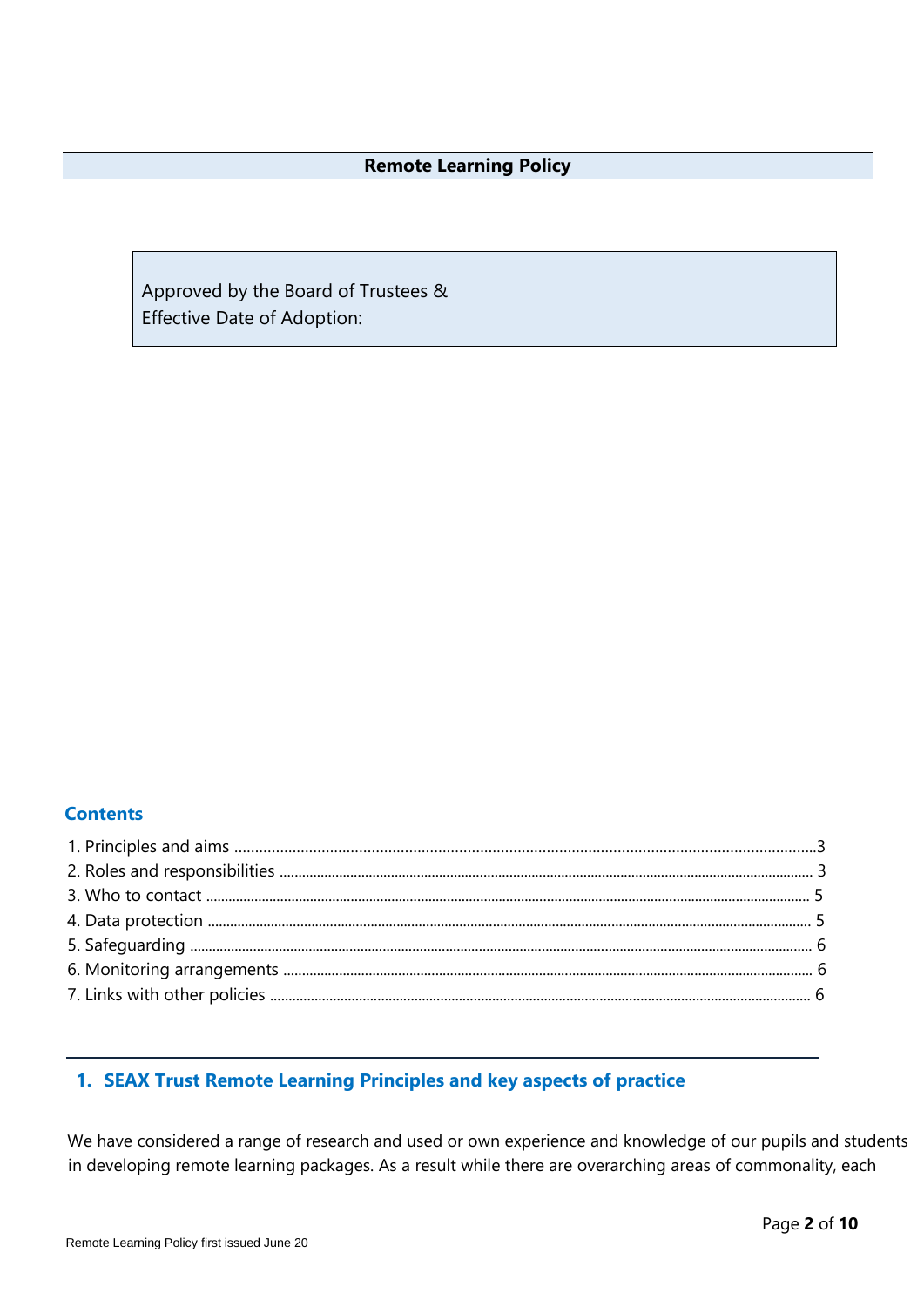school will provide a programme of learning which is bespoke to their cohort and as far as is reasonable is bespoke to individuals within that cohort.

Our basic principles are:

1. Teaching quality is more important than how lessons are delivered.

We know for our pupils and students that a blanket approach to how to deliver lessons and learning is not appropriate. We will endeavour to ensure that approaches vary according to age, learning need and ability to engage. All our remote learning offer will :.

Have clear explanations, scaffolding and feedback. How this is provided will be down to the knowledge of individual teachers and leaders of learning in our schools

#### Build on prior learning

Will be further developed following assessments of pupils' learning as it assessed while remote learning is in place

2. We will endeavour to ensure that all pupils have access to the technology they need to engage in this aspect of learning.

This includes access to both computers and the internet as appropriate. Our experience of the needs of our pupils means that we know that on-line learning is not always appropriate or engaging for our pupils and so it will not be the sole approach we take to directly working with our pupils

We will work to develop our work with parents to give them the support they need to support their children including advice and training on use of the internet and programmes we recommend

3. We know how important peer and pupil to staff interactions are to ensuring the learning and well- being of our pupils and will ensure that this is built into our programmes of study when remote learning is taking place.

This will include tutor -time sessions to encourage the continuance of social contact, opportunities to share learning and work completed and one to one sessions where this is seen as beneficial to pupils. This may be for clarification of learning and understanding, to continue with therapy if this is possible and agencies are continuing to deliver it or to support the well- being of pupils and avoid social isolation.

4. Pupils will be encouraged and supported in working independently, acknowledging that this is something our pupils often find challenging.

We will include opportunities for pupils to review their work and their understanding by asking questions that will encourage this. We will ensure that programmes are set up in such a way that timetables are provided so that pupils can be helped to plan their learning.

5. Different approaches to remote learning suit different learners and we will take a collaborative approach to working with parents and carers to ensure we recognize this in our offer.

We will ensure that we constantly work with pupils and their parents/ carers to ensure that we are doing what we can to provide an offer which engages our pupils. Our teachers will work with learning leaders in our schools and will reflect on what is the best and most appropriate methods of learning for their subject and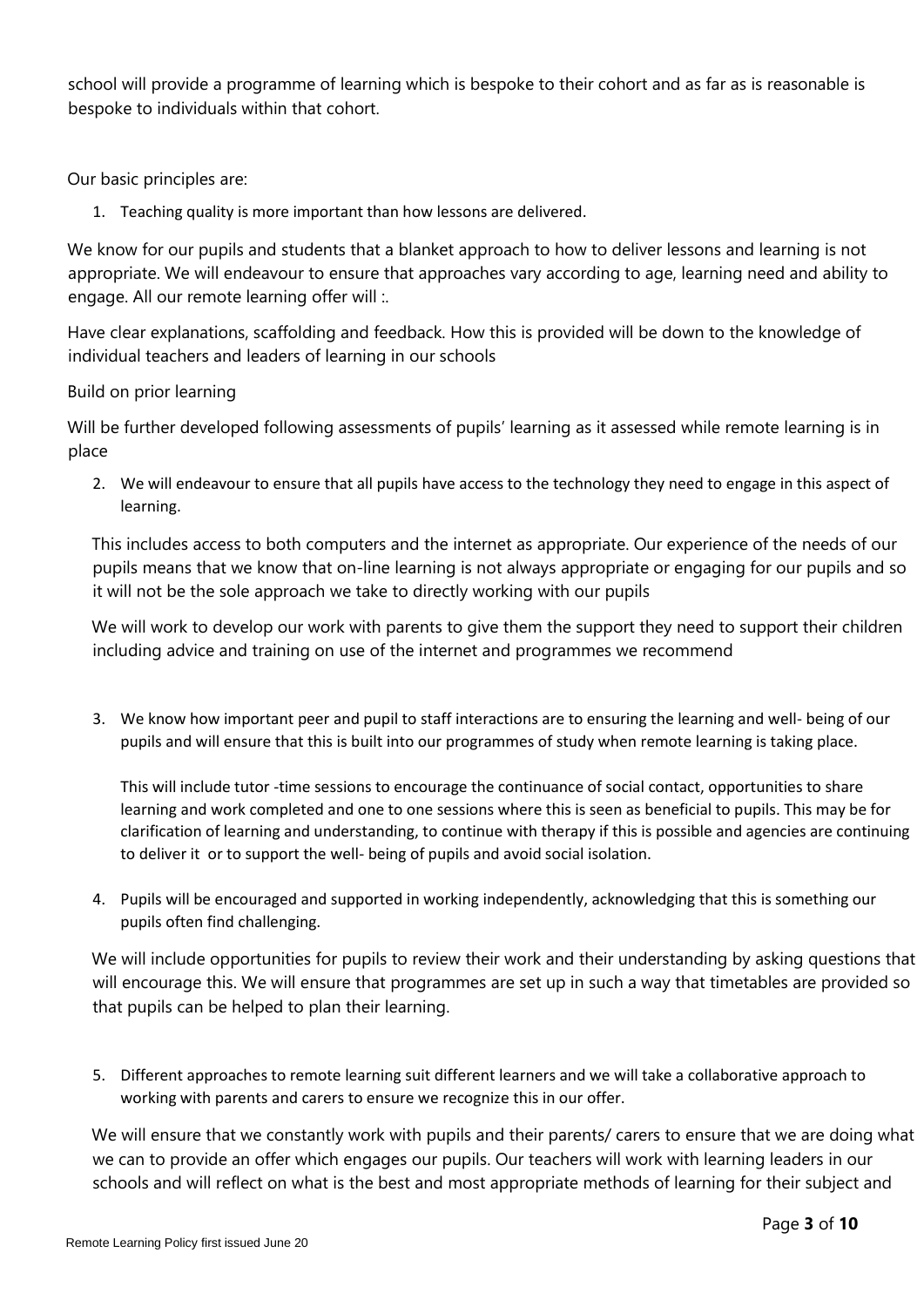their pupils. This means that our programme will be dynamic and will change over time as we lean more and develop a wider range of skills and resources.

6. Our remote learning package will use a range of resources from our schools as well as from nationally available programmes and offers including BBC, Oak Academy, SEAX Learning platform and commercially available programmes e.g. Mathletics

#### **Aims**

This remote learning policy for staff aims to:

- Ensure consistency in the approach to remote learning for pupils who aren't in school.
- Set out expectations for all members of the school community with regards to remote learning.
- Provide appropriate guidelines for data protection.
- Ensure staff, pupils and families are safeguarded.

#### **2. Roles and responsibilities**

In this section the roles of all members of staff involved in remote learning are clarified. Appendix A clarifies the protocols in relation to remote learning.

#### **2.1 Teachers (Including outreach teachers) and therapists**

When providing remote learning, teachers must be available. If they're unable to work for any reason during this time, for example due to sickness or caring for a dependent, they should report this using the normal absence procedure. Professional standards should be maintained at all times and the online environment should be treated as classroom environment would.

When providing remote learning, teachers are responsible for:

- Planning as you would for a normal lesson following the school teaching and learning policy.
- Establishing routines and protocols for learning.
- Establishing how work will be sent in and marked in line with the school marking policy.
- Ensuring there is a family contact and agreement in place which is adhered to see guidance.
- Following the remote learning protocols- see Appendix A.

#### **2.2 Additional Adults**

When assisting with remote learning, additional adults must be available during normal working hours. If they're unable to work for any reason during this time, for example due to sickness or caring for a dependent, they should report this using the normal absence procedure. Professional standards should be maintained at all times and the online environment should be treated as classroom environment would.

When assisting with remote learning, additional adults are responsible for:

• Following directions of teachers at all times and should not communicate with pupils without teacher support.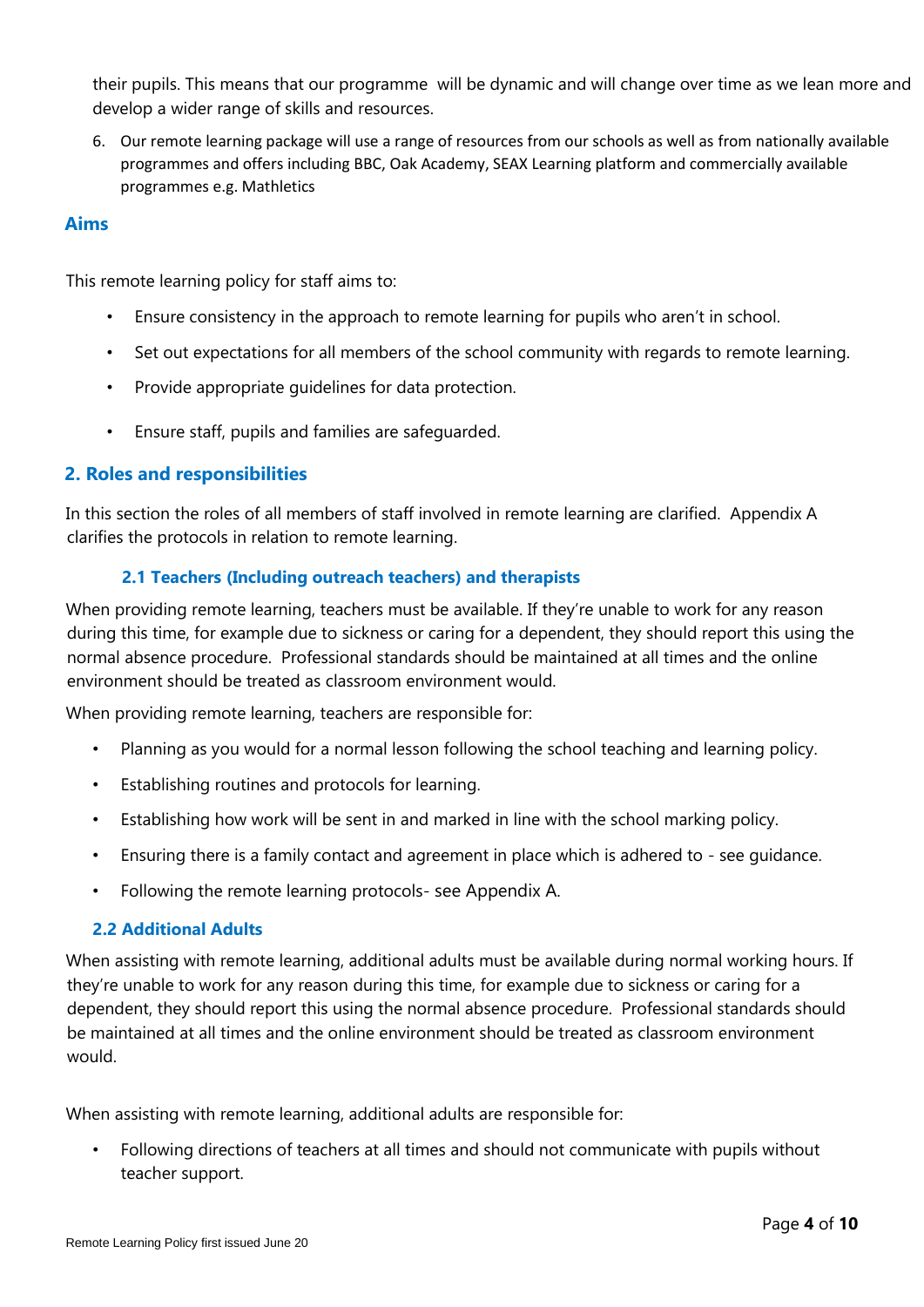- Contributing towards safeguarding pupils and staff.
- Supporting with the monitoring of learning.
- Supporting the teacher in establishing routines and protocols for learning.

#### **2.3 Phase/Subject Leads**

Alongside their teaching responsibilities, phase leads/subject leads are responsible for:

- Ensuring a timetable is agreed in advance.
- Considering whether any aspects of the subject curriculum need to change to accommodate remote learning.
- Working with teachers teaching their subject remotely to make sure all work set is appropriate and consistent.
- Working with other phase/subject leads and senior leaders to make sure work set remotely across all subjects is appropriate and consistent, and deadlines are being set an appropriate distance away from each other.
- Monitoring the remote work set by teachers in their subject. This should be communicated to staff and could take place through regular meetings with teachers or by reviewing work set.
- Supporting teachers with the effective use of the preferred online portal, i.e Microsoft teams, E4L, Abor, Mathletics, Earwig.
- Monitoring of online lessons through observations.
- Alerting teachers to resources they can use to teach their subject remotely.
- The overall scheme of work.

#### **2.4 Senior leaders**

Alongside any teaching responsibilities, senior leaders are responsible for:

- Co-ordinating the remote learning approach across the school. This will include:
	- o Ensuring policies and protocols are implemented, shared with staff and appropriate training has taken place.
	- o Communicating with families about remote learning provision.
- Monitoring the effectiveness of remote learning. Leaders will include this in their monitoring and evaluation cycle and should include regular meetings with teachers and subject leaders, reviewing work set or reaching out for feedback from pupils and parents.
- Monitoring the security of remote learning systems, including data protection and safeguarding considerations.

#### **2.5 Designated safeguarding lead**

The DSL is responsible for ensuring safeguarding training includes a focus on remote learning and that staff knowledge and understanding is kept up-to-date. Concerns should be reported through the usual schools systems in line with the child protection policy.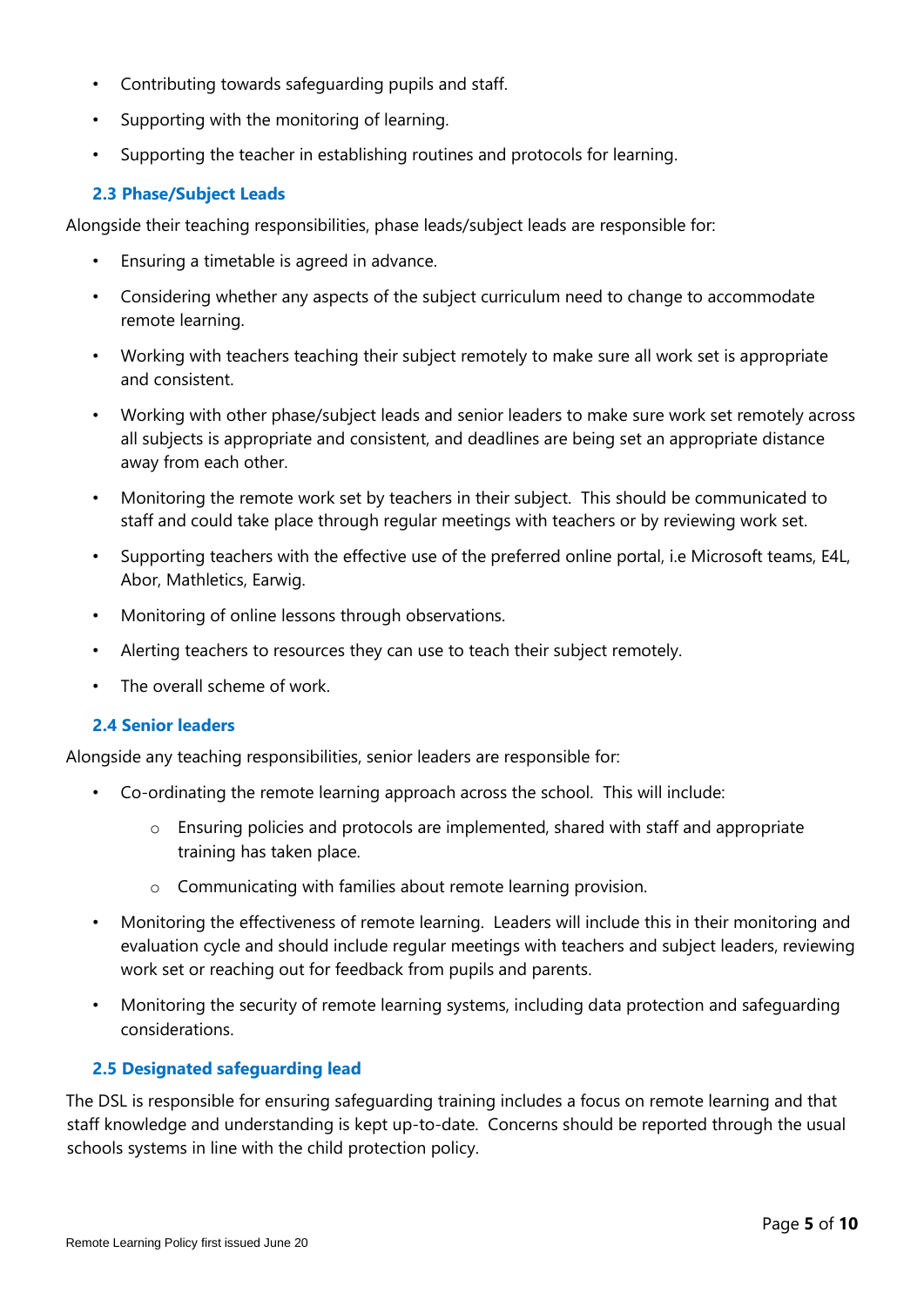#### **2.6 IT staff**

IT staff are responsible for:

- Fixing issues with systems used to set and collect work.
- Helping staff and parents with any technical issues they're experiencing.
- Reviewing the security of remote learning systems and flagging any data protection breaches to the data protection officer.
- Assisting pupils and parents with accessing the internet or devices.
- Managing stored videos in line with the Trust GDPR policies.

#### **2.7 Pupils and parents**

Staff can expect pupils learning remotely to follow the Netiquette agreement (Appendix B)

The document should be used with all pupils, parents/carers before commencing remote learning and a record of the home school agreement should be maintained by the school. The document should also be referred to at the beginning of every remote learning session.

Staff can expect parents with children learning remotely to:

- Make the school aware if their child is sick or otherwise can't complete work.
- Seek help from the school if they need it.
- Be respectful when making any complaints or concerns known to staff.

#### **2.8 Trust board**

The trust is responsible for:

- Monitoring the approach of all schools to providing remote learning to ensure education remains as high quality as possible.
- Ensuring that remote learning systems are appropriately secure, for both data protection and safeguarding reasons.
- Ensuring all schools have completed relevant training.

#### **3. Who to contact**

If staff have any questions or concerns about remote learning, they should contact the following individuals:

• Issues with IT – add in details of person responsible for IT •

Concerns about safeguarding – add in details for DSL

#### **4. Data protection**

#### **4.1 Accessing personal data**

When accessing personal data for remote learning purposes, all staff members will ensure they only use school devices and refer to the GDPR and Remote working policy.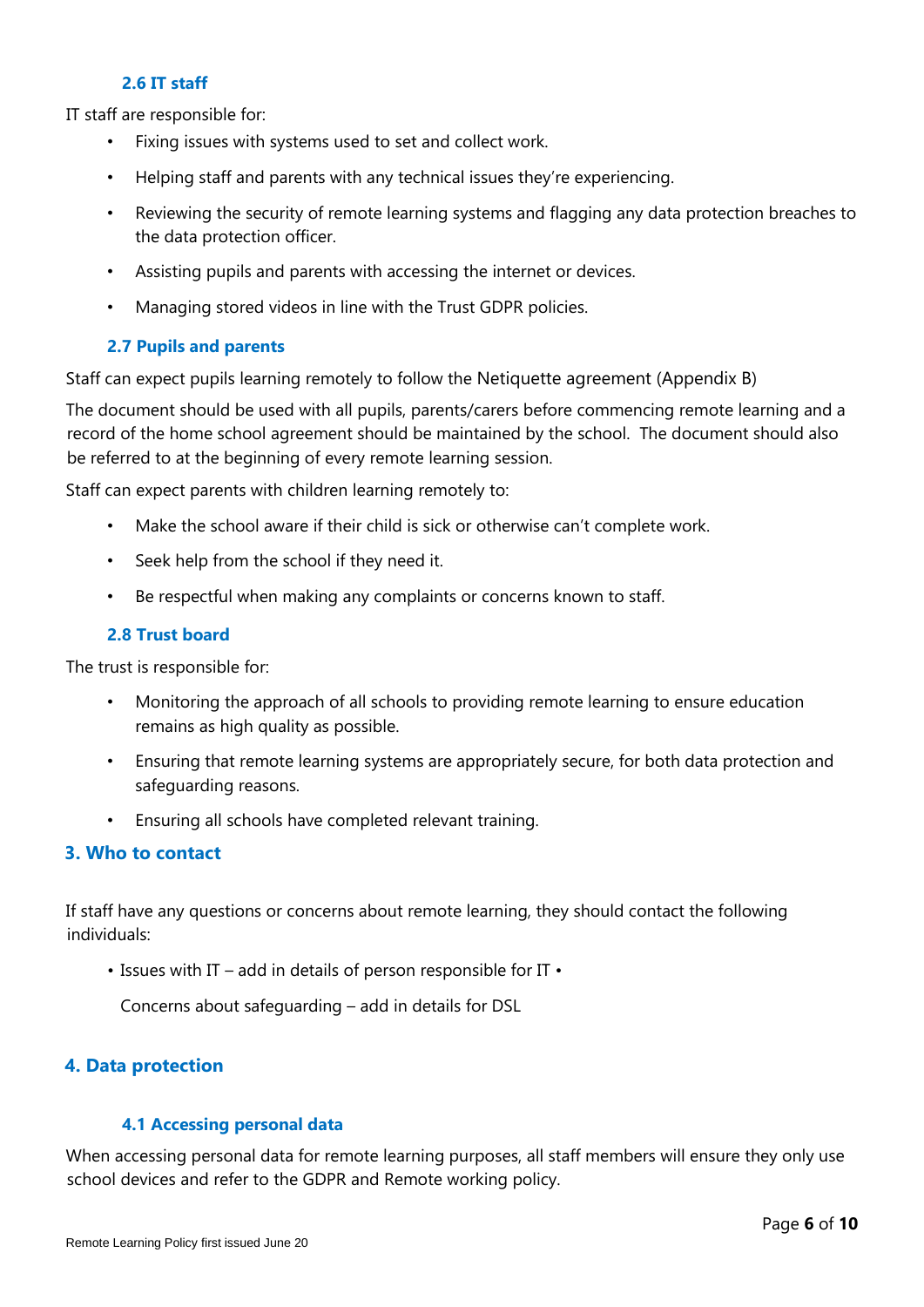#### **4.2 Processing personal data**

Staff members may need to collect and/or share personal data such as such as email addresses, as part of the remote learning system. As long as this processing is necessary for the school's official functions, individuals won't need to give permission for this to happen.

However, staff are reminded to collect and/or share as little personal data as possible online.

#### **5. Safeguarding**

See Child Protection Policy

If there are concerns about other children in the household contact the Essex Hub.

Appropriate training specifically to remote learning should be provided to all staff.

#### **6. Monitoring arrangements**

This policy will be reviewed and approved annually by the Trust.

#### **7. Links with other policies**

This policy is linked to our:

- Behaviour policy
- Child protection policy and coronavirus addendum to our child protection policy
- Data protection policy and privacy notices (GDPR)
- Teaching and Learning Policy
- Protocols
- Home-school agreement
- ICT and internet acceptable use policy
- Online safety policy

#### **Appendix A Remote learning protocols**

- 1. Lessons must be structured, planned and form part of a learning sequence.
- 2. Lessons should only take place during the school day.
- 3. All involved must be reminded about remote learning etiquette at the start of every session and agree to abide by the protocols established. (see separate 'Netiquette' document)
- 4. Group lessons should be led by the teacher and an LSA should be present during the session.
- 5. Staff must: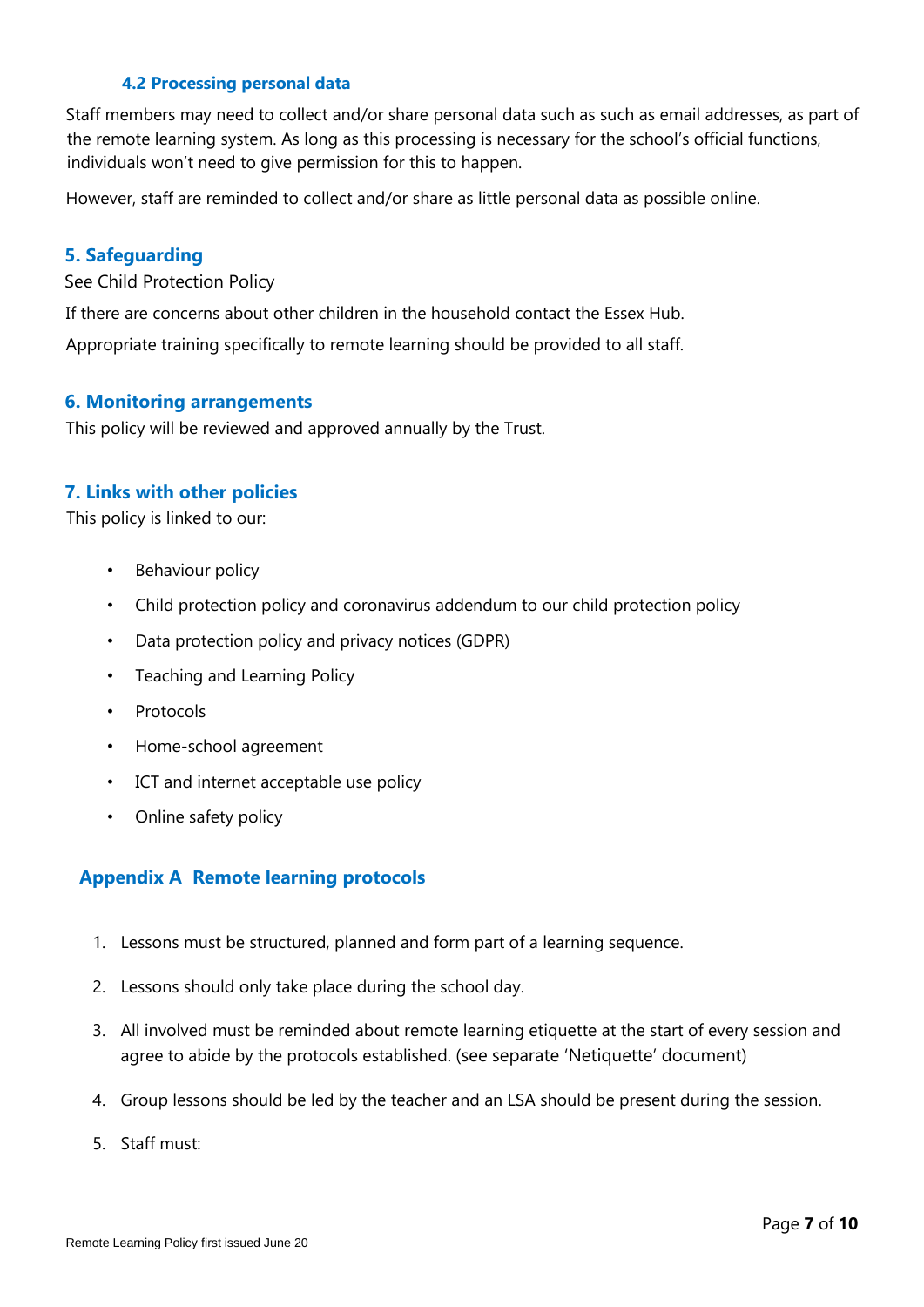- o blur their background or ensure that the session takes place against a neutral background with no personal items on display e.g. anything which expresses a political viewpoint.
- o dress appropriately in a professional manner.
- o ensure language and behaviour remain purposeful and professional in line with the staff code of conduct.
- 6. There must be a clear and published timetable for all remote learning sessions which is agreed with SLT and line managers.
- 7. Remote learning with only one pupil should be avoided if possible. Where it is necessary (e.g for one to one mentoring) it must be agreed with the line manager, recorded and stored in accordance with the Trust policy on retaining data.
- 8. Parents/carers must:
	- $\circ$  be aware when remote learning is taking place and who is leading it.
	- o sign a remote learning agreement before their child can take part.
- 9. SLT and others with responsibility for monitoring the quality of teaching and learning should attend lessons as an observer as part of normal monitoring and to assure themselves that all safeguarding measures have been implemented.
- 10. If a member of staff has a concern about anything they see or hear during a session they should report their concern to the DSL using the usual school procedures.

#### **Appendix B**

#### **Netiquette (Online Etiquette)**

#### **To make good use of your remote learning sessions please follow the advice below to help you take part and learn.**

• During your online session you may require equipment such as pen and paper so please get this ready before you join the meeting

• When setting up your computer try to sit with your back to the wall in a shared part of your home.

• When getting ready for an online session please make sure you are dressed appropriately for a school lesson.

• Before your planned remote learning session, remember to test your sound and camera to ensure they are working properly and at the right level.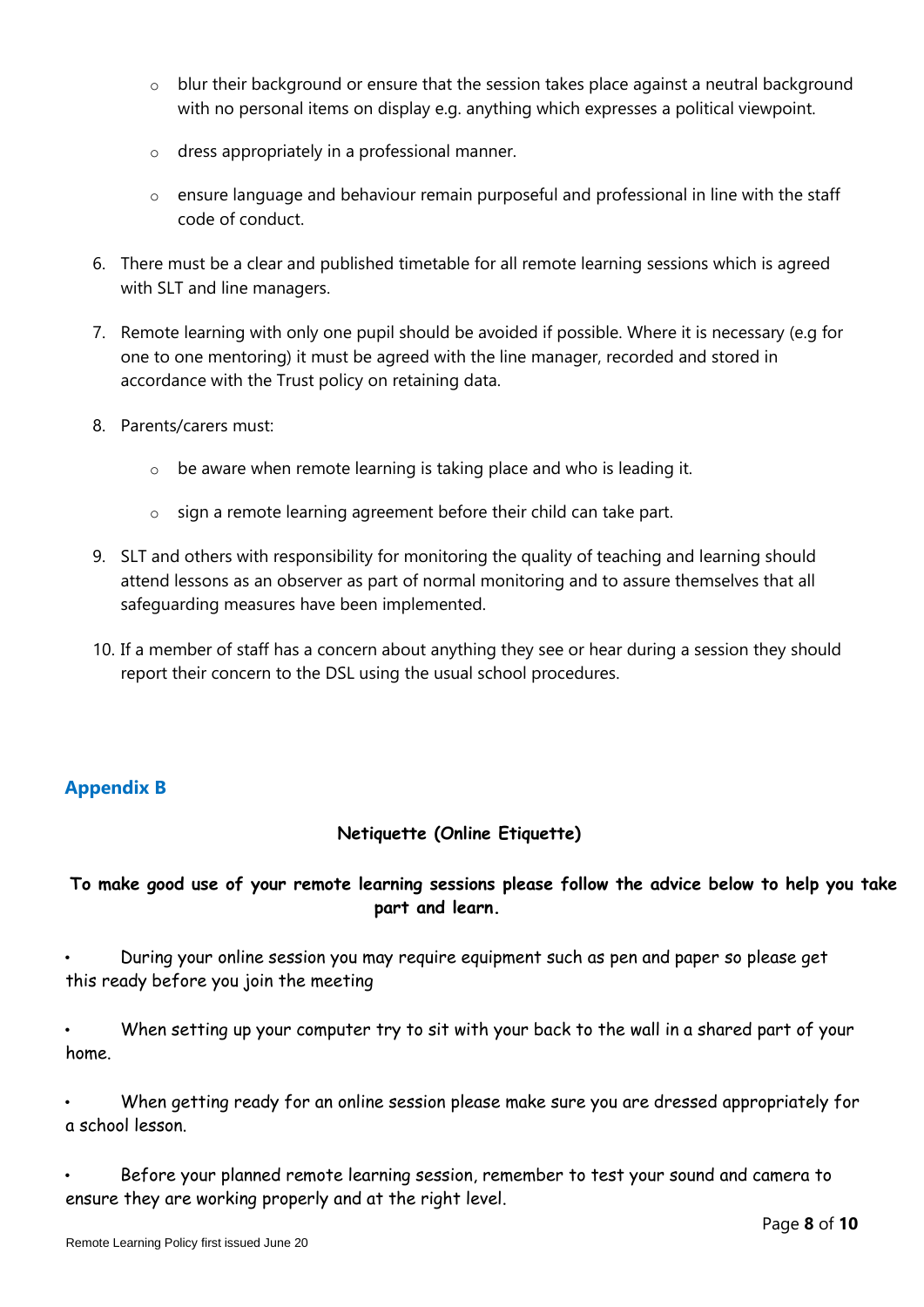• When you join a remote learning session please keep you microphone muted if you are not speaking, this will help to avoid feedback noise.

• If you need to speak during a remote learning session remember to press the 'hands up' button this will let your teacher and other students know that you want to say something.

In the remote learning environment there is also a text chat screen, typing in here will allow you teacher to know that you need some help.

• The way that we behave online is important (and leaves digital footprints) so always remember to think about this before you contribute.

• Everyone has the right to feel safe on-line you should remember that your school behaviour policy applies during on-line sessions just as it does when you're in school.

• During sessions people don't want to be distracted so please avoid eating and drinking (Other than water).

If you would like to find out more about [s](http://www.thinkuknow.co.uk/)taying safe online, speak to your teacher or visits [www.thinkuknow.co.uk](http://www.thinkuknow.co.uk/)

If you see or hear something that worries you during on-line lessons you should make your teacher aware or the Designated Safeguarding Lead (DSL) in your school, their details are on you school websites

#### **Appendix C Slide to be displayed at the beginning of all remote learning sessions**